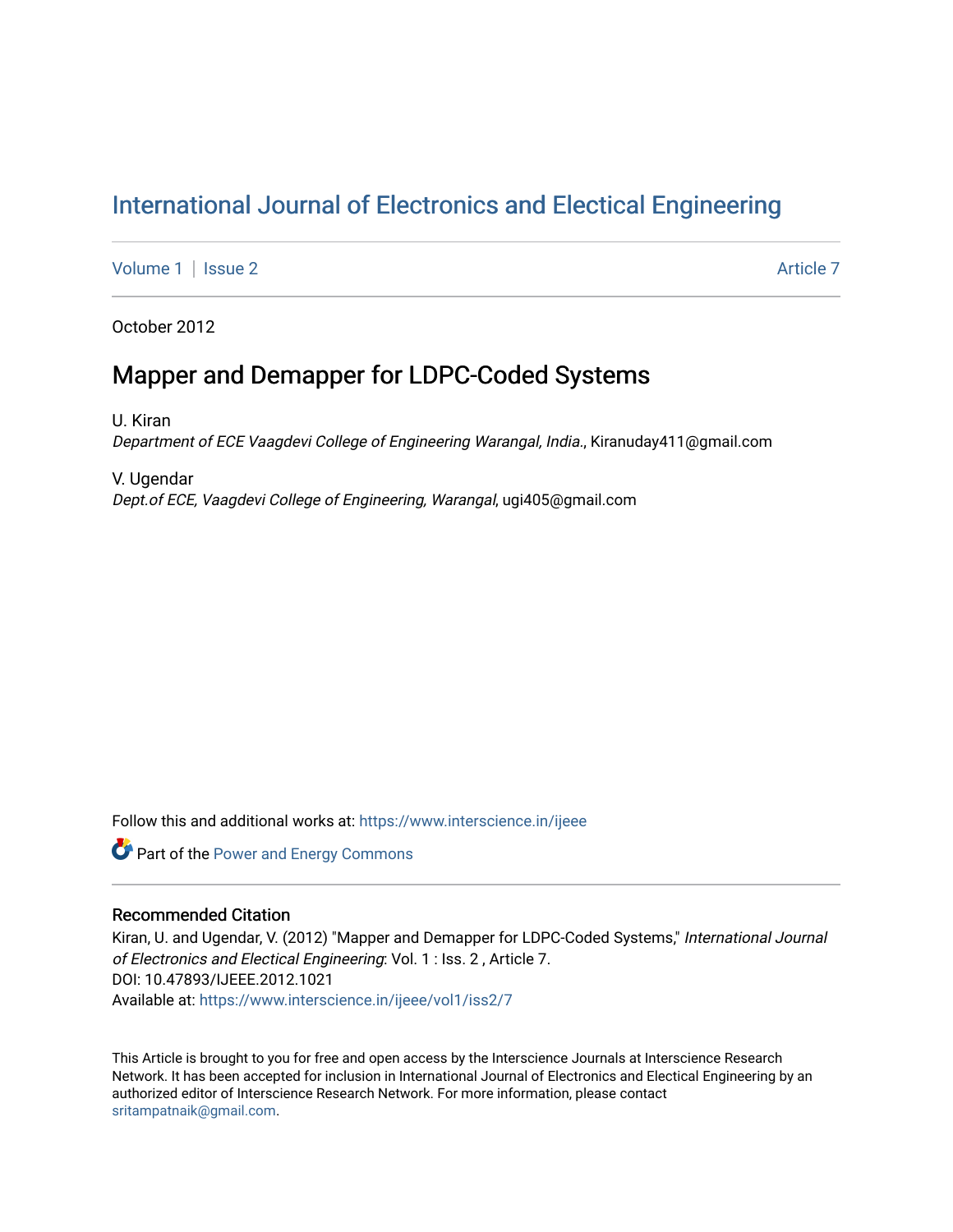# **Mapper and Demapper for LDPC-Coded Systems**

**U.Kiran** 

Dept. of ECE Vaagdevi College of Engineering, Warangal. Email: kiranuday411@gmail.com

*Abstract***—Low Density Parity Check (LDPC) codes are state-of-art error correcting codes, included in several standards for broadcast transmissions. Iterative softdecision decoding algorithms for LDPC codes reach excellent error correction capability; their performance, however, is strongly affected by finite-precision issues in the representation of inner variables. Great attention has been paid, in recent literature, to the topic of quantization for LDPC decoders, but mostly focusing on binary modulations and analyzing finite precision effects in a disaggregrated manner, i.e., considering separately each block of the receiver. Modern telecommunication standards, instead, often adopt high order modulation schemes, e.g. M-QAM, with the aim to achieve large spectral efficiency. This puts additional quantization problems, that have been poorly debated in previous literature. This paper discusses the choice of suitable quantization characteristics for both the decoder messages and the received samples in LDPC-coded systems using M-QAM schemes. The analysis involves also the demapper block, that provides initial likelihood values for the decoder, by relating its quantization strategy with that of the decoder. A signal label for a signal in a 2***m***-ary modulation scheme is simply the** *m***-bit pattern assigned to the signal. A mapping strategy refers to the grouping of bits within a codeword, where each** *m***bit group is used to select a 2***m***-ary signal in accordance with the signal labels. The most obvious mapping strategy is to use each group of** *m* **consecutive bits to select a signal. . We will call this the consecutive-bit (CB) mapping strategy. An alternative strategy is the bit-reliability (BR) mapping strategy which will be described below. A new demapper version, based on approximate expressions, is also presented, that introduces a slight deviation from the ideal case but yields a low complexity hardware implementation.** 

*Keywords- Low Density parity Check, Mapping, Demapping, Quantization, Quadrature Amplitude Modulation.* 

**V.Ugendar**  Dept.of ECE Vaagdevi College of Engineering, Warangal. Email: ugi405@gmail.com

#### I. INTRODUCTION

LDPC codes (also known as Gallager codes) have recently received much attention from the communications industry because of their excellent error-correcting performance as well as having a highly parallelizable decoding algorithm even though they were developed half century ago. In 2003, the LDPC code beat six alternative turbo codes to become the error correcting code in the second generation standard for satellite transmission of digital television (European Telecommunication Standards Institute (ETSI)) and has already been proposed for the next generation digital terrestrial television standards (Digital Video Broadcasting (DVB))[1]. In designing the LDPC code the following design properties should be observed in order to obtain good code performance; first the code should be long enough, as performance improves with the code length. Second, few small cycles in the code bipartite graph since too many of them will seriously degrade the error-correcting performance. Finally, using carefully designed LDPC codes with irregular node degree distributions proved to remarkably outperform regular ones.

#### II. OVERVIEW OF PREVIOUS WORKS

#### *A. Convolutional Coding*

The information bits are input into shift registers and the output encoded bits are obtained by modulo-2 addition of the input information bits and the contents of the shift registers. The connections to the modulo-2 adders were developed heuristically with no algebraic or combinatorial foundation. The code rate *r* for a convolutional code is defined as *r =k/n*. The constraint length *K* for a convolutional code is defined as  $K=m+1$ , where *m* is the maximum number of stages (memory size) in any shift register. The shift registers store the state information of the convolutional encoder and the constraint length relates the number of bits upon which the output depends.

## *B. Duo-Binary Turbo Codes*

Duo-Binary Turbo Codes (DBTC) differ from classical Convolutional Coding (CC) by the fact that the information bits are encoded pair wise [2]. The use of Circular Recursive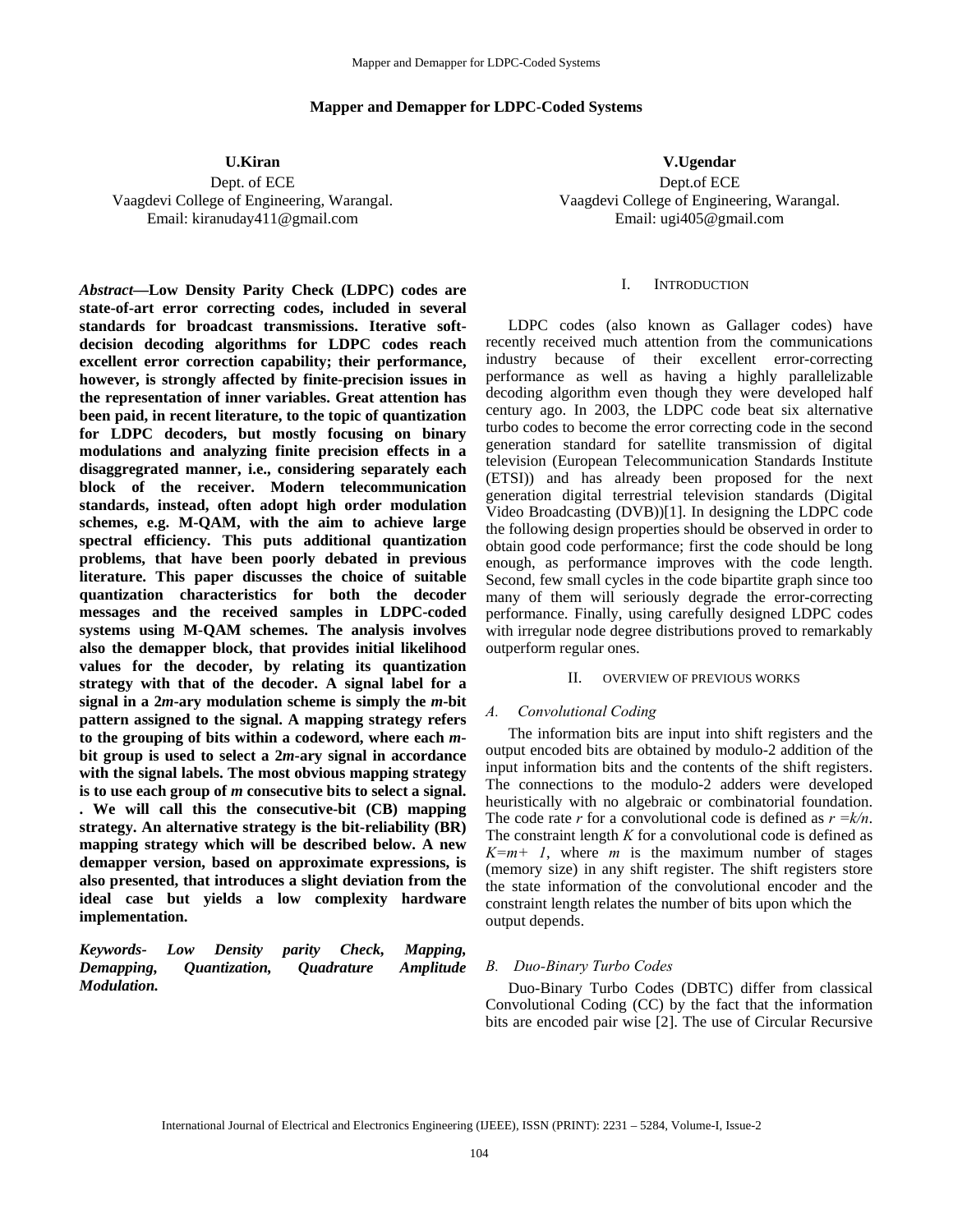Systematic Constituent (CRSC) encoders, which rely on a tail-biting strategy, allows matching the ending and starting state of the encoder without any reduction of the code rate. The internal interleaver is based on an algorithmic permutation, defined by a single equation. This improved interleaver not only enhances the code's performance at low error rates, but also enables the adjustment of the frame size of this type of CC by modifying only four values which parameterize the internal interleaver. As the mother code rate of DBTC is 1/2 instead of 1/3 for classical CC, it is also inherently more robust to puncturing. DBTC do also perform well at smaller block sizes and have been standardized in DVB with block lengths as small as 128 bits. Another particularity of DBTC comes from the number of Log Likelihood Ratio (LLR) that should be propagated during iterative decoding. Dealing with duo-binary symbols implies handling only 3 LLRs per symbol, since each couple of bits  $(A_k, B_k)$  can take only the values  $(0,0)$ ,  $(0,1)$ ,  $(1,0)$  or  $(1,1)$ . As a consequence:

$$
LLR(A_k, B_k) = A_{a,b}(A_k, B_k)
$$
  
= 
$$
\log \left[ \frac{P(A_k = a, B_k = b)}{P(A_k = 0, B_k = 0)} \right]
$$
 (1)

Where  $(a,b) \neq (0,0)$ .



Figure 1. Block diagram of a LDPC-coded system.

### III. SYSTEM MODEL

The LDPC encoder maps each *k*–bit word produced by the source into an *n*-bit LDPC codeword. Each codeword is then passed to the mapper and modulator block, that transforms groups of  $t = log<sub>2</sub>M$  code bits into a symbol of the bi-dimensional *M*-QAM constellation. The modulated signal is then transmitted over an Additive White Gaussian Noise (AWGN) channel. At the receiver side, the demapper block is a maximum a posteriori (MAP) symbol-to-bit metric calculator, that is able to produce an initial likelihood value for each received bit (such values are denoted as *intrinsic* or channel messages). These messages serve as input for the Sum-Product Algorithm (SPA), that starts iterating and, at each iteration, produces updated versions of the *extrinsic* and the *a posteriori* messages [3] are used as input for the subsequent iteration (if needed), while the latter represent the decoder output, and serve to obtain an estimated codeword that is subject to the hard decision and the parity-check test. This is as show in the above *Fig. 1.*

#### IV. LOW DENSITY PARITY CHECK CODES

## *A. Construction of G*

A generator matrix G is used for constructing the code. The generator matrix may be found from the parity check matrix H.

First we note that

$$
H_X = X^T H^T \tag{2}
$$

The code word x may be split into one information part *I* and one parity check part c. The code word may then be Written as

$$
X^T = [i \mid c] \tag{3}
$$

Correspondingly, the parity check matrix may be split into two matrices:

$$
H = [A \mid B] \tag{4}
$$

From (2), we note that vector i is multiplied with matrix A, whereas vector c is multiplied with matrix B.

On the basis of  $(3)$  and  $(4)$ , written as

$$
Ai + Bc = 0 \tag{5}
$$

If the matrix B is non-singular, (5) may be inverted and the check bits c may be found from (6)

$$
c = B^{-1} A i \tag{6}
$$

In practice, it may be necessary to swap over some of the columns in  $H$  in order for  $B$  to become non-singular. The product  $B^{-1}A$  makes out the generator matrix G. This matrix is calculated only once, and is used for all encoding. The parity check matrix is used for constructing a graph structure in the decoder.

#### *B. Graph Structure*

The decoding of LDPC codes may be efficiently performed through the use of a graph structure. In this work, Tanner graphs will be used for the decoding [4]. The graph is constructed from the parity check matrix H. Each row in the matrix is represented by a check node, whereas each 1 in the row is represented by an edge into a bit node. Each column is represented by a bit node, and each 1 in the column corresponds to an edge into a check node. This is illustrated in *Fig. 2* and *Fig. 3*. In this manner, a graph is constructed which contains a total of N bit nodes and M check nodes. The number of edges is decided by the number of 1's in the parity check matrix. All edges are connected to a check node and to a bit node. The number of edges connected to a node denotes the degree of the node.

International Journal of Electrical and Electronics Engineering (IJEEE), ISSN (PRINT): 2231 – 5284, Volume-I, Issue-2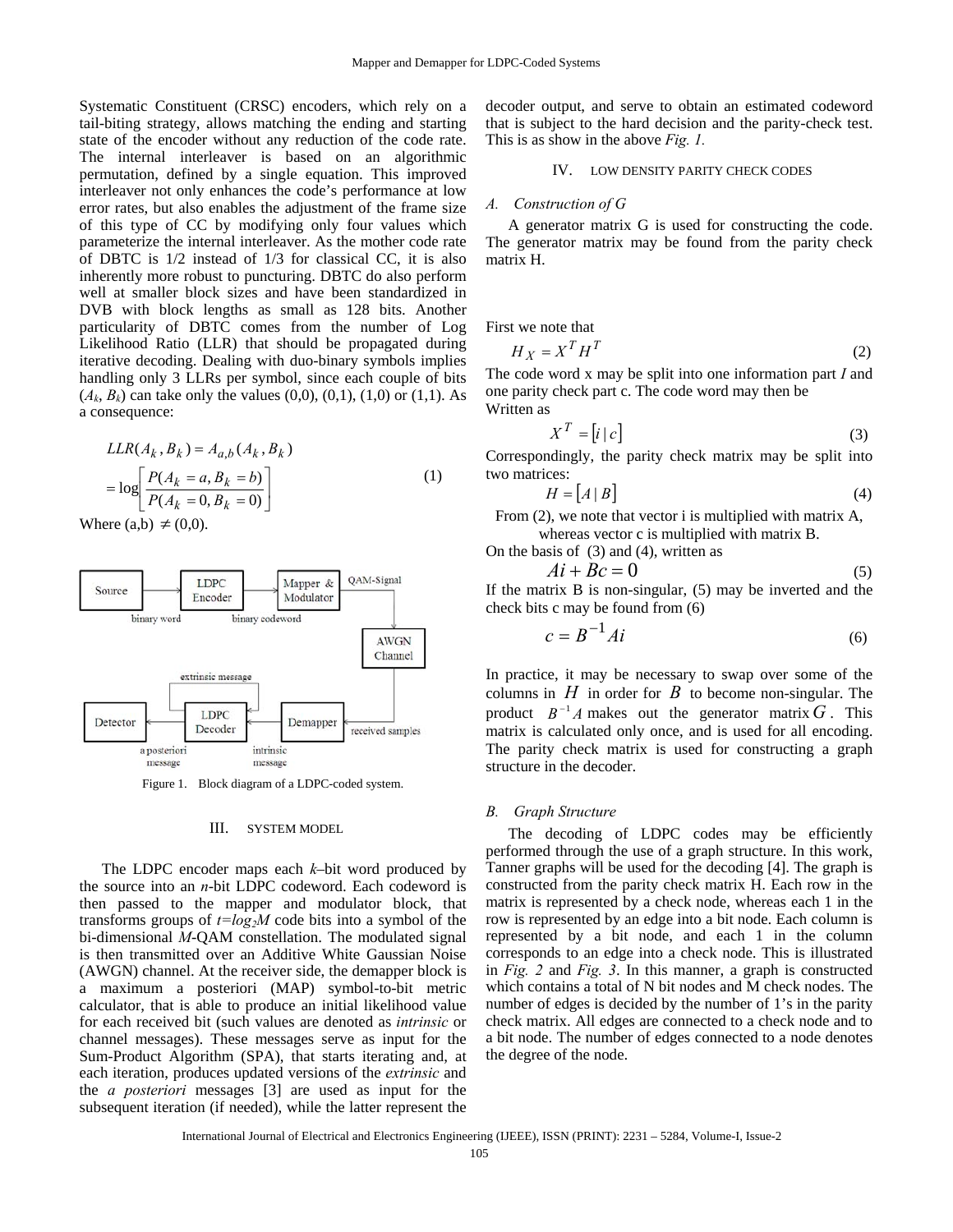

# *C. Decoding*

In this context, the decoder is a soft-decision input decoder, implying that it operates on the channel symbols, denoted by

$$
r = 2x - 1 + n \tag{7}
$$

where  $n$  is the AWGN noise vector added in the channel and *x* is the code word.

 Finding the probability of the parity of a vector is a central concept in the decoding of LDPC codes. Each parity check may be regarded a vector of even parity [5]. First, we define the Likelihood Ratio (LR) as the ratio between the two probabilities  $P(x = 1)$  and  $P(x = 0)$ :

$$
LR = \frac{P(x=1)}{P(x=0)}\tag{8}
$$

The symbol \_ is used for the Log Likelihood Ratio,

$$
\lambda = \frac{P(x=1)}{P(x=0)}\tag{9}
$$

If x is a vector of bits, the LLR of a bit i in that vector is given by  $\lambda_i$ 

$$
\lambda_i = \frac{P(x_i = 1)}{P(x_i = 0)}\tag{10}
$$

The notation  $\Phi(x)$  is used for the vector parity. The LLR of the parity of the vector x is then given by:

$$
\lambda_{\Phi(x)} = \frac{P(\Phi_x = 1)}{P(\Phi_x = 0)}\tag{11}
$$

In order to compute  $\lambda_{\Phi(x)}$ , (12) is used:

$$
\tanh(\frac{-\lambda_{\Phi(x)}}{2}) = \prod_{i=1}^{n} \tanh(\frac{-\lambda_i}{2})
$$
 (12)

Equation (12) is solved with respect to  $\lambda_{\Phi(x)}$ :

$$
\lambda_{\Phi(x)} = -2 \tanh^{-1}(\prod_{i=1}^{n} \tanh(\frac{-\lambda_i}{2}))
$$
\n(13)

The a posteriori LLR of a bit n is given by:

$$
\lambda_n = \log \frac{P(x_n = 1 | r)}{P(x_n = 0 | r)}
$$
(14)

The vector r may be split into two parts: rn, which refers to the systematic part of the code word, and  ${r_{i \neq n}}$ , which refers to the parity bits of the code word. (15) may then be expressed as

$$
\lambda_n = \log \frac{P(x_n = 1 | r_n, \{r_{i \neq n}\})}{P(x_n = 0 | r_n, \{r_{i \neq n}\})}
$$
(15)

Bayes rule is given by:

$$
p(a \mid b) = \frac{P(b, a)}{P(b)}\tag{16}
$$

We use this rule in order to re-express the numerator of (15)

$$
P(x_n = 1 | r_{n,} \{r_{i \neq n} \}) = \frac{f(r_{n,} x_n = 1 | r_{i \neq n} \})}{f(r_{n,} \{r_{i \neq n} \})}
$$
(17)

Furthermore, using the equality  $p(a | b) = \frac{P(b, a)}{P(b)}$ 

$$
P(x_n = 1 | r_n \langle r_{i \neq n} \rangle) = \frac{f(r_n | x_n = 1 \langle r_{i \neq n} \rangle) f(x_n = 1, \{r_i \neq n\})}{f(r_n | \{r_{i \neq n}\}) f(\{r_i \neq n\})}
$$
(18)

Given  $x_n$ , *rn* is statistically independent of  $\{r_{i \neq n}\}\;$ :

$$
P(x_n = 1 | r_{n,} \langle r_{i \neq n} \rangle)
$$
  
= 
$$
\frac{f(r_{n,} | x_n = 1) P[x_n = 1, \{r_i \neq n\}]}{f(r_{n,} | \{r_{i \neq n}\}) f(\{r_i \neq n\})}
$$
 (19)

Following the same line of reasoning, the denominator of (15) is expanded. (15) then becomes:

$$
\lambda_n = \log \frac{f(r_n, |x_n = 1)}{f(r_n, |x_n = 0)} + \log \frac{P[x_n = 1, \{r_i \neq n\}]}{P[x_n = 0, \{r_i \neq n\}]} \tag{20}
$$

In an AWGN channel the conditional probability  $f(r_n|x_n)$ is given by (21).

International Journal of Electrical and Electronics Engineering (IJEEE), ISSN (PRINT): 2231 – 5284, Volume-I, Issue-2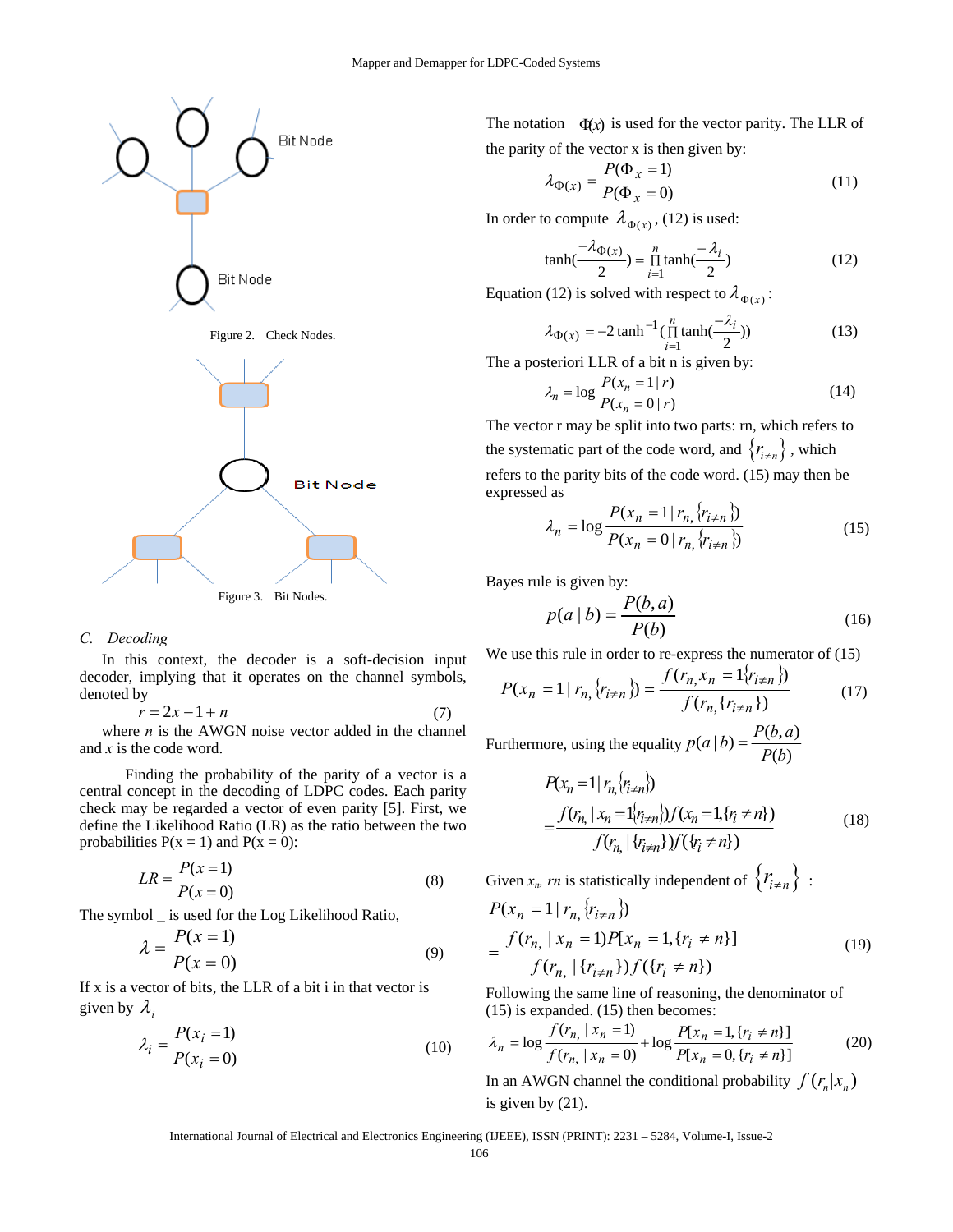$$
f(r_n \mid x_n) = \frac{1}{\sqrt{2\pi\sigma^2}} e^{\frac{-(r_n - 2x_n + 1)^2}{2\sigma^2}}
$$
 (21)

Substituting (21) into (20) we get (22).

$$
\lambda_n = \frac{2}{\sigma^2} r_n + \log \frac{P[x_n = 1, \{r_i \neq n\}]}{P[x_n = 0, \{r_i \neq n\}]}
$$
(22)

The first element of the right hand side of the equal sign is denoted the intrinsic part, whereas the second element is denoted the extrinsic part. Note that if it is known that the parity of a vector x is 0 (even parity), the probability that a bit  $x_n$  is 1, given the received values of the rest of the vector  $r_i \neq n$ , is the same as the probability that the rest of the vector  $\{r_i \neq n\}$  has odd parity.

$$
\lambda_n = \frac{2}{\sigma^2} r_n + \log \frac{P(\Phi x_{(i)} = 1 \text{ for } i = 1...j \mid \{r_{i \neq n}\}]}{P(\Phi x_{(i)} = 0 \text{ for } i = 0...j \mid \{r_{i \neq n}\}]} \tag{23}
$$

If the graph is free of cycles, the vectors  $x1, x2, xj$  are independent, given  $\{r \neq n\}$ , and if the elements within the vector are independent, (23) may be written as (24) and (25).

$$
\lambda_n = \frac{2}{\sigma^2} r_n + \log \frac{\prod\limits_{i=1}^j P[\Phi x_{(i)} = 1 | \{r_{i \neq n}\}] }{\prod\limits_{i=1}^j P[\Phi x_{(i)} = 0 | \{r_{i \neq n}\}]}
$$
(24)  

$$
= \frac{2}{\sigma^2} r_n + \sum\limits_{i=1}^j \log \frac{P[\Phi x_{(i)} = 1 | \{r_{i \neq n}\}] }{P[\Phi x_{(i)} = 0 | \{r_{i \neq n}\}]}
$$
  

$$
\lambda_n = \frac{2}{\sigma^2} r_n + \sum\limits_{i=1}^j \lambda_{\Phi(x_{(i)})}
$$
(25)

In the graph,  $\lambda_{i,l}$  is the message (contribution) from bit node *i* to check node l:

$$
\lambda_{i,l} = \log \frac{P[\Phi x_{(i)} = 1 | \{r_{i \neq n}\}]}{P[\Phi x_{(i)} = 0 | \{r_{i \neq n}\}]}
$$
(26)

We substitute (13) into (25)

$$
\lambda_n = \frac{2}{\sigma^2} r_n - 2 \sum_{i=1}^{j} \tanh^{-1}(\prod_{l=2}^{k} \tanh(\frac{-\lambda_{i,l}}{2}))
$$
 (27)

Equation (27) is the expression of the LLR of bit n. The first part is the intrinsic information, whereas the second part is the extrinsic information from the j vectors that contain bit n.

#### V. THE BIT RELIABILITY MAPPING STRATEGY

In general, an irregular LDPC code performs better than a regular LDPC code. An irregular LDPC is characterized by the degree distribution pair ( $\lambda i$ ,  $\rho j$ ), where  $\lambda i$  is the fraction of edges connected to variable nodes of degree *i* and *ρj* is the fraction of edges connected to check nodes of degree *j*. Different variable node degrees imply different reliabilities after decoding. The larger the degree, the higher the average reliability. One way to explain this is to first note that the degree of a variable node is equal to the number of ones in

the corresponding column of the code's parity-check matrix *H*. The column of a parity-check matrix can be considered to be a repetition code with the number of ones corresponding to the number of repetitions . The more repetitions, the more reliable the decoded bit; that is, the larger the node degree, the more reliable the decoded bit.

For *M*-ary modulation, we transmit *m* bits, (*cm−*1*, ..., c*1*, c*0)*,* in different levels (or "bit planes"),where *c*0 is in the least-significant-bit (LSB) level and *cm−*1 is in the mostsignificant-bit (MSB) level. Bits transmitted at different levels are protected differently. The LSB level has the weakest protection and the MSB level has the strongest protection. Based on this knowledge, we propose a bitreliability mapping strategy. In the bit-reliability mapping strategy, we map the less reliable LDPC code bits to the lower level modulation bits and the more reliable bits to the higher level bits.

#### VI. DEMAPPER BASED ON APROXIMATION EXPRESSION

#### *A. Second Order Approximation*

When the value of SNR (and then of  $E_b / N_o$ ) is sufficiently high, can be greatly simplified by considering, in each sum, the leading term only. This dominant contribution is due to the signals  $s^0 = s^0 + js_y^0 \in A_k$  and  $s^1 = s^1 + j s_y^1 \in B_k$  that, for each *k*, are at minimum distance from the received sample. This technique coincides with the log-sum approximation and has been successfully applied for both product codes [6] and convolutional codes [7]. Actually, by imposing this simplification and taking into account becomes:

$$
|\Delta z_k \approx \frac{SNR}{5a^2} (s_x^0 - s_x^1) + (s_x^0 - s_y^1) \frac{d_s}{2}
$$
 (28)

This relationship is very simple and more expressive than: first of all we notice a linear dependence on the SNR (such dependence is necessarily more involved in the rigorous expression). Moreover, in general, it can be further simplified. It is easy to see that  $s^0$  and  $s^1$  have always in common the in-phase component (i.e.,  $s_x^0 = s_x^1$ ) or the quadrature component (i.e.,  $s_y^0 = s_y^1$ ) and that the maximum difference between the unequal components is 4*a*.Together with the highlighted maximum value, with simple algebra we find:

$$
m_{s} \geq \left[ \log_{2} \frac{SNR.T_{s}}{5ad_{e}} \right] + 3 \tag{29}
$$

Where [*x*] is the smallest integer greater than *x*.

A function of  $E_h / N_o$ , and compared to the exact one (for bits 1 and 2). Both the exact and approximate curves exhibit, as obvious, a staircase behavior. Small regions usually exist, for low/medium signal-to-noise ratios, where the approximate formula can provide a value  $m<sub>s</sub>$  of one bit higher than that given by the exact formula. Actually, these regions are

International Journal of Electrical and Electronics Engineering (IJEEE), ISSN (PRINT): 2231 – 5284, Volume-I, Issue-2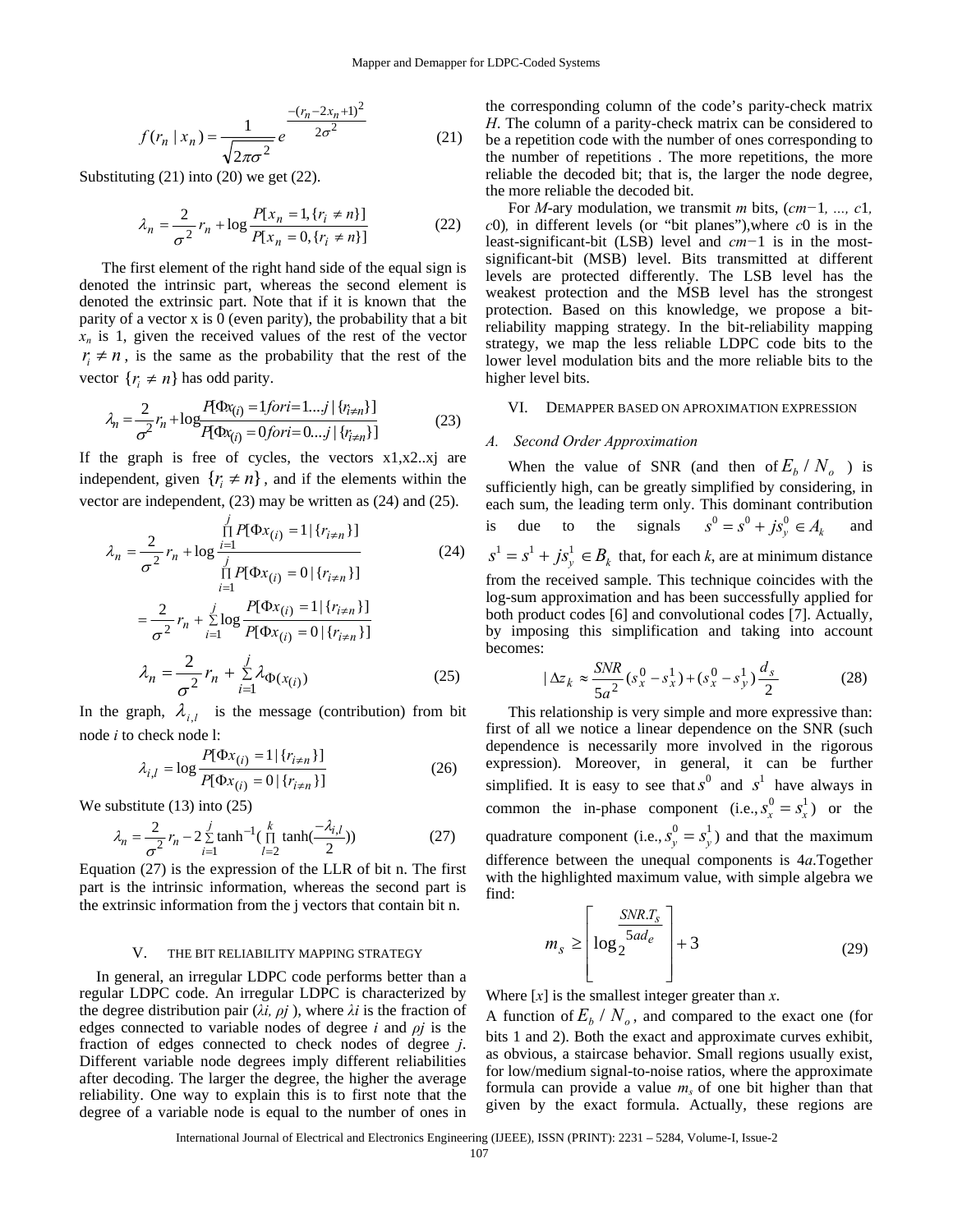practically indistinguishable, in the  $E_b / N_o$  range considered, for the first bit, whilst they are evident for the second bit. This is due to the fact that, when the second bit is considered, the maximum difference between the dominant contributions in  $|\Delta z_2|$  is smaller than 4*a*. So, in principle, an adaptive quantization can be conceived, that varies the value of *ms* according with the bit position. Anyway, it is clear that such a procedure would be difficult to manage in a practical implementation.

 The same simplification used in (28) can be also introduced in the LLR expression. This looks like the classic max-log approximation. Under the same hypotheses, becomes:

$$
L(b_k) \approx L'(b_k)
$$
  
=  $SNR \frac{(x - s_x^1)^2 + (y - s_y^1)^2 - (x - s_x^0)^2 - (y - s_y^0)^2}{10x^2}$  (30)  
=  $f_k(x, y, \sigma)$ 

The residual difference between  $L(b_k)$  and  $L^{\prime}(b_k)$ , that is due to the approximation, is appreciable for small signal-to-noise ratios. An example is shown in Fig. 4, for  $E<sub>b</sub> / N<sub>o</sub> = 0$  dB, where  $L(b<sub>1</sub>)$  and  $L(b<sub>2</sub>)$  are plotted as a function of *x*, for an arbitrary *y*. The difference becomes smaller and smaller for increasing signal-to-noise ratios and, at the values of  $E_b / N_o$  of interest (i.e., those required to have low error rates), it is usually acceptable for all bits. An example is shown in Fig. 5 for  $E_h / N_o = 8$ dB; in this case the exact and approximate curves are almost overlaid. In comparison with Fig. 4, it is interesting to observe the very different LLRs dynamics.



Figure 4. Comparision between the exact and approximate LLRs for the first two bits,as a function of *x* (fixed y),at  $E_b / N_o$  =0dB.



Figure 5. Comparision between the exact and approximate LLRs for the first two bits,as a function of *x* (fixed y),at  $E<sub>b</sub> / N<sub>a</sub>$  =8dB.

# *B. Simplified Demapper*

The acceptability of the approximation suggests a simple solution to reduce considerably the complexity of the demapper block. The exact expression for  $L(b_k)$ , in fact, requires the implementation of a processor able to calculate  $f_k(x, y, \sigma)$ , given its inputs. An alternative solution would be to store the values of  $f_k(x, y, \sigma)$  in a LUT indexed on  $x_q, y_q, \sigma_q$  (i.e. the quantized versions of *x,y,*  $\sigma$ , respectively).

 Looking at (30), instead, a smarter solution is possible. Due to the linearity in the SNR , the m<sub>c</sub>-bit level indexes for the quantized version of

$$
f_k(x, y) = (x - s_x^1)^2 + (y - s_y^1)^2 - (x - s_x^0)^2 - (y - s_y^0)^2 \text{Can} \text{ be}
$$
  
stored in the LUT, in place of those of  $L'(b_k)$ . This way,

the dependence on the SNR is eliminated, and the  $m_c$ -bit output words only depend on the  $m_s$ -bit input words, regardless of the channel. To reconstruct the value of  $L^{\prime}(b_{\iota})$  from each  $m_c$ -bit value, if needed, the circuit shown in Fig. 6 can be adopted. It multiplies each level index by the fixed point representation of  $SNR / (10a^2)$ . This circuit uses an SNR value that is continuously estimated at the receiver side, for example by using the signal-mean square error (S/MSE) ratio. When multiplication is performed, it is easy to show that, if *l* is the number of bits used to represent (the always positive quantity) *SNR* /  $(10a^2)$  and the *m<sub>c</sub>*-bit index includes one sign bit, the output value of  $L' (b_k)$  can be represented through  $m' = m_c + l$  bits, at the most.